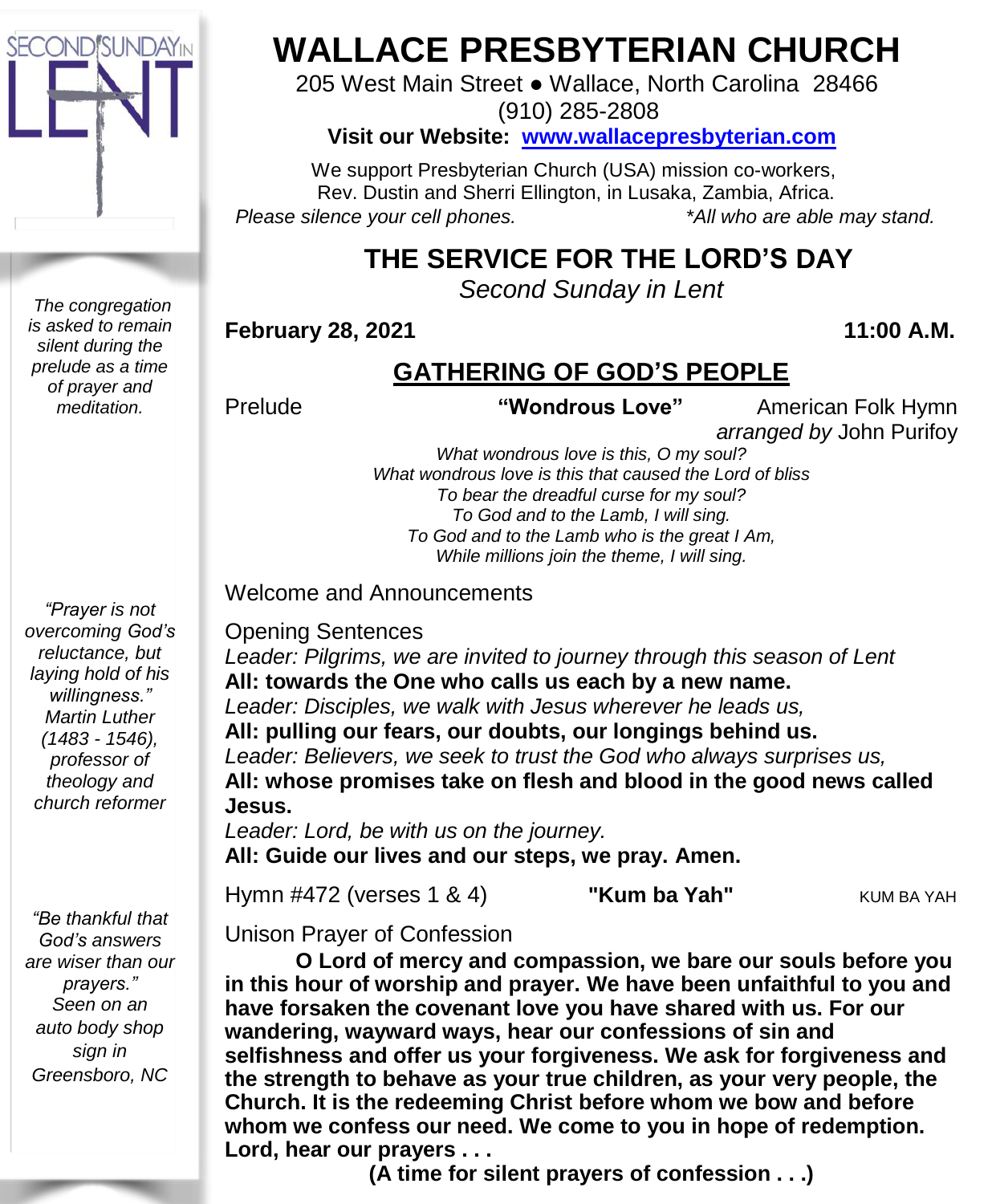*"Prayers are tools not for doing or getting but for being and becoming." Eugene Peterson (1932- 2018), Presbyterian minister, writer of The Message*

#### Responsive Assurance of Pardon

*Leader: Seek and you will find. Knock and the door will be opened to you. Ask and it will be given to you.*

**All: God has promised us grace and forgiveness in the love of Jesus Christ. Let us return to God and be the people God intended.**

Gloria Patri **Glory Be to the Father Glory be to the Father, and to the Son, and to the Holy Ghost; as it was in the beginning, is now, and ever shall be, world without end. Amen, amen.**

## **PROCLAIMING GOD'S WORD**

Children's Sermon

Prayer for Illumination

 **Holy God, one thing we ask and one thing we seek: to live in your presence and to be transformed by your Word. Send your Spirit on us that we might behold the beauty of your grace and your goodness. As we make this Lenten journey to the cross, bless our reading, hearing, and proclamation of your Word so that it may be pleasing in your sight and that we may not go forth unchanged. Amen.**

Epistle Lesson *Philippians 4:4-7*

Gospel Lesson *Luke 11:1-13*

**Sermon A LUKAN LENT** Dr. Philip K. Gladden "The A.C.T.S. of Prayer"

A Time for Silent Reflection



Pastoral Prayer with the Lord's Prayer

**Our Father who art in heaven, hallowed be Thy name. Thy kingdom come, Thy will be done, on earth as it is in heaven. Give us this day our daily bread; and forgive us our debts, as we forgive our debtors; and lead us not into temptation, but deliver us from evil. For Thine is the kingdom and the power and the glory, forever. Amen.**

*"The Lord's Prayer is not merely the pattern of prayer, it is the way Christians must pray. The Lord's Prayer is the quintessence of prayer," Dietrich Bonhoeffer (1906 - 1945), Lutheran pastor and theologian, killed by the Nazis*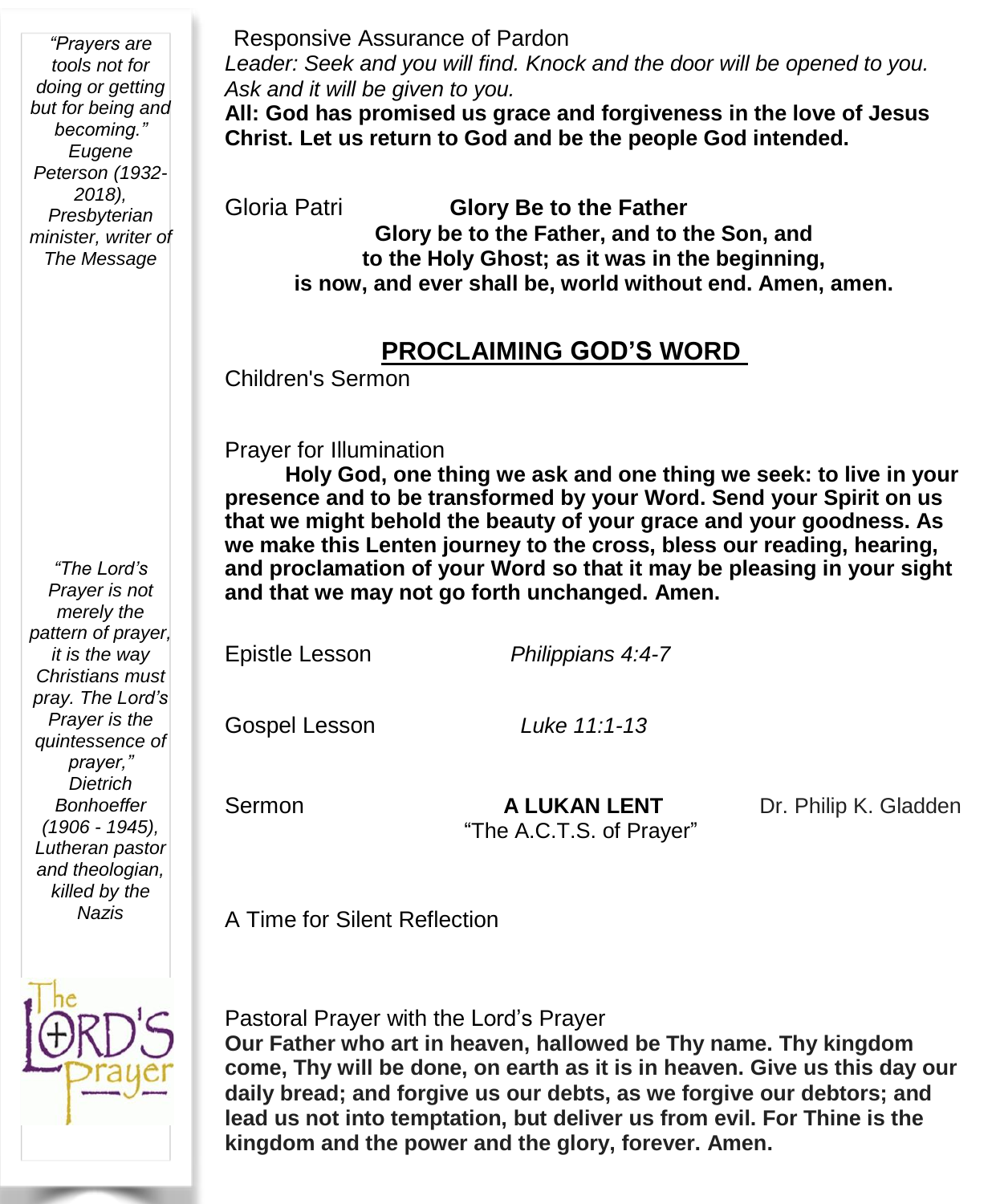# **GIVING THANKS TO GOD**

### Presentation of Tithes and Offerings

*"Pray as though everything depended on God. Work as though everything depended on you." St. Augustine (354 - 430 A.D.), Bishop of Hippo in North Africa*



*you."*

*minister,*

Offertory **"Lamb of God"** Twila Paris

 *arranged by* Lloyd Larson

*Your only Son, no sin to hide, but You have sent Him from Your side To walk upon this guilty sod and to become the Lamb of God. Oh, Lamb of God, sweet Lamb of God, I love the Holy Lamb of God. Oh, wash me in His precious blood, my Jesus Christ, the Lamb of God.*

 *Doxology and Prayer of Dedication Praise God from whom all blessings flow; Praise Him all creatures here below; Praise Him above ye heavenly host; Praise Father, Son, and Holy Ghost. Amen.*

 The Affirmation of Faith: The Apostles' Creed **I believe in God the Father Almighty, Maker of heaven and earth. And in Jesus Christ his only Son our Lord; who was conceived by the Holy Ghost, born of the Virgin Mary, suffered under Pontius Pilate, was crucified, dead, and buried; he descended into hell; the third day he rose again from the dead; he ascended into heaven, and sitteth on the right hand of God the Father Almighty; from thence he shall come to judge the quick and the dead. I believe in the Holy Ghost; the holy catholic Church; the communion of saints; the forgiveness of sins; the resurrection of the body; and the life everlasting. Amen.** Hymn #175 (verses 1, 2, & 3 ) **"Seek Ye First"** LAFFERTY Benediction *"Go where your best prayers take Frederick Buechner, Presbyterian American writer and novelist*

Postlude